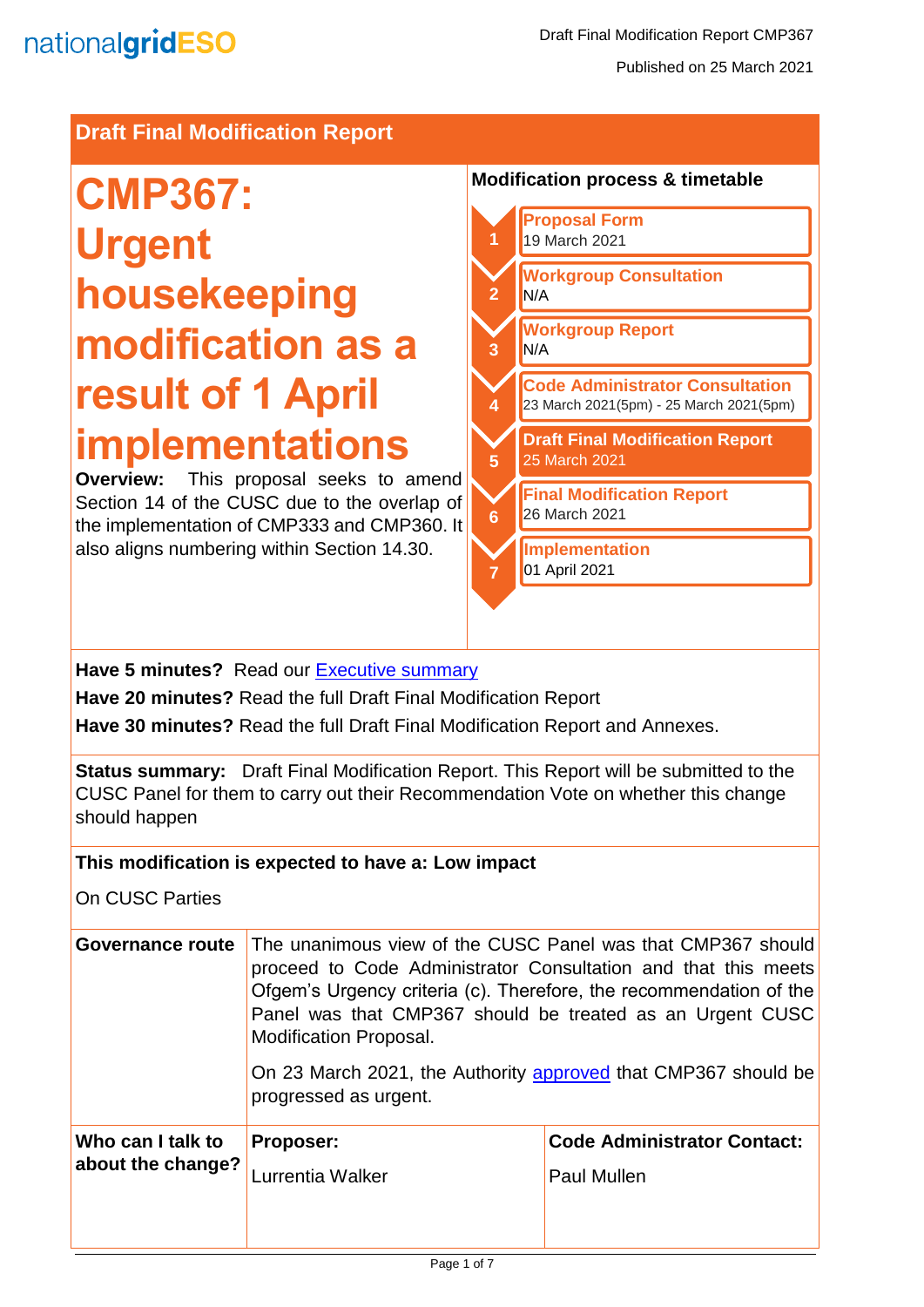

Published on 25 March 2021

| Lurrentia.walker@nationalgrideso. Paul.j.Mullen@nationalgrideso. |     |
|------------------------------------------------------------------|-----|
| com<br>07976 940 855                                             | com |
|                                                                  |     |
|                                                                  |     |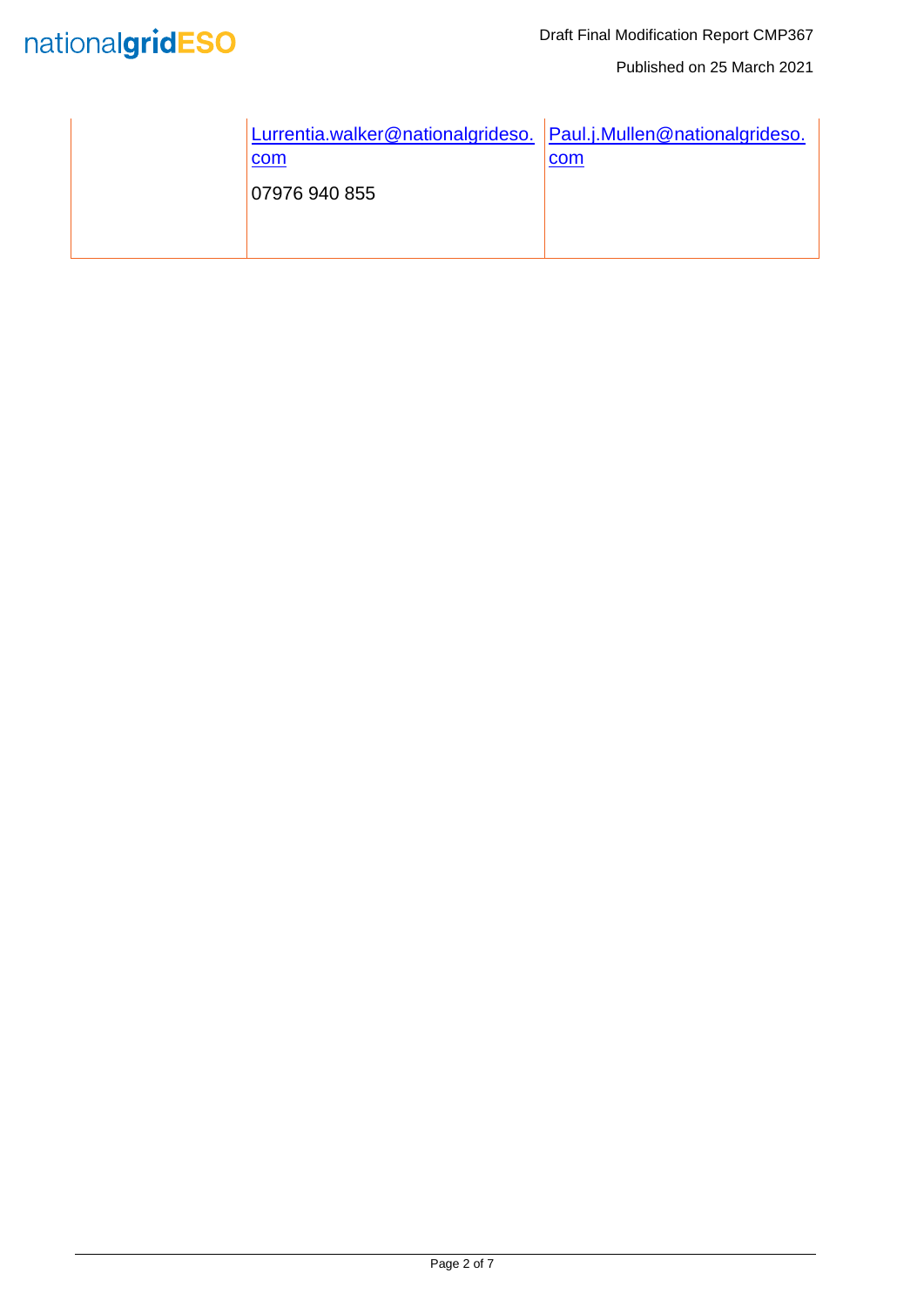# nationalgridESO

# <span id="page-2-0"></span>**Contents**

| Proposer's assessment of the impact of the modification on the stakeholder / |
|------------------------------------------------------------------------------|
|                                                                              |
|                                                                              |
|                                                                              |
|                                                                              |
|                                                                              |
|                                                                              |
|                                                                              |
|                                                                              |
|                                                                              |
|                                                                              |
|                                                                              |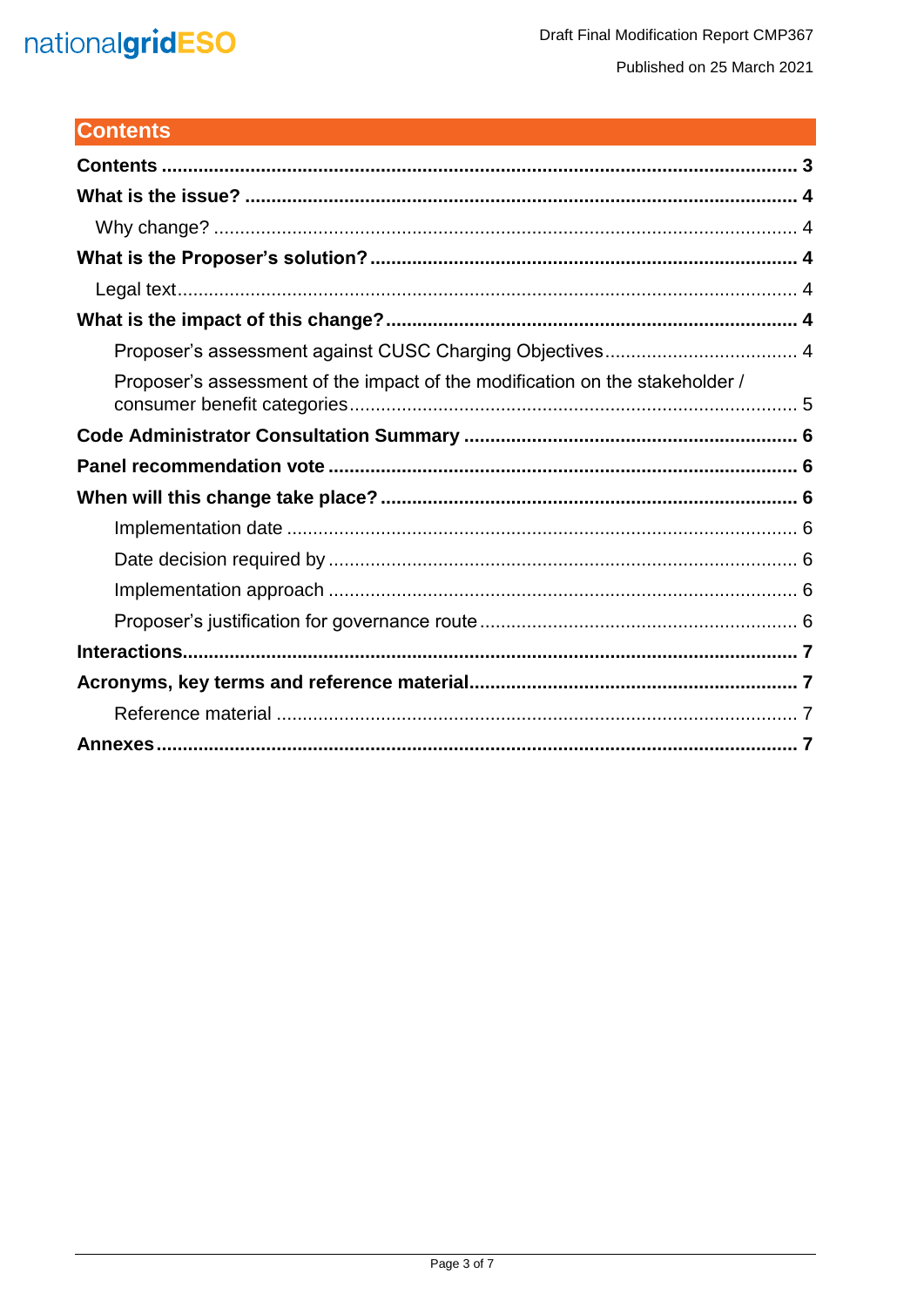# nationalgridESO

# <span id="page-3-0"></span>**What is the issue?**

This modification is seeking to address an overlap of formula's in Section 14.30 due to the implementation of [CMP333](https://www.nationalgrideso.com/industry-information/codes/connection-and-use-system-code-cusc-old/modifications/cmp333-bsuos) 'BSUoS – Charging Supplier Users on gross demand (TCR) and [CMP360](https://www.nationalgrideso.com/industry-information/codes/connection-and-use-system-code-cusc-old/modifications/cmp360-aligning) 'Aligning Section 14 of the CUSC 'Balancing Services Use of System Charging Methodology' to the licence changes introduced by RIIO-2 in respect of the 'System Operator Revenue Restriction'.

This modification also amends paragraph numbering to ensure consistency in Section 14.30 as a result of the implementations of [CMP281](https://www.nationalgrideso.com/industry-information/codes/connection-and-use-system-code-cusc-old/modifications/cmp281-removal) 'Removal of BSUoS charges from energy taken from the National Grid System by Storage Facilities', [CMP333](https://www.nationalgrideso.com/industry-information/codes/connection-and-use-system-code-cusc-old/modifications/cmp333-bsuos) 'BSUoS -Charging Supplier Users on gross demand (TCR) and [CMP360](https://www.nationalgrideso.com/industry-information/codes/connection-and-use-system-code-cusc-old/modifications/cmp360-aligning) 'Aligning Section 14 of the CUSC 'Balancing Services Use of System Charging Methodology'.

### <span id="page-3-1"></span>**Why change?**

This modification is required as it will ensure that the CUSC, as of 1 April 2021 reads as intended.

# <span id="page-3-2"></span>**What is the Proposer's solution?**

The Proposer's solution is to amend Section 14.30 of the CUSC.

## <span id="page-3-3"></span>**Legal text**

The legal text can be found in Annex 3.

If CMP367 is rejected, then the BSUoS Modifications that will come into effect on 1 April 2021 will be CMP281, CMP333 and CMP360 as per Ofgem's decisions dated [14 May](https://www.nationalgrideso.com/document/169146/download)  [2020,](https://www.nationalgrideso.com/document/169146/download) [3 December 2020](https://www.nationalgrideso.com/document/182286/download) and [25 March 2021](https://www.nationalgrideso.com/document/188862/download) respectively.

For the avoidance of doubt, [CMP345](https://www.nationalgrideso.com/industry-information/codes/connection-and-use-system-code-cusc-old/modifications/cmp345-defer) *'Defer the additional COVID-19 BSUoS costs'* and [CMP350](https://www.nationalgrideso.com/industry-information/codes/connection-and-use-system-code-cusc-old/modifications/cmp350-changes) *'Changes to the BSUoS Covid Support Scheme'* which were implemented on 25 June 2020 and 14 August 2020, will remain in the baseline legal text.

<span id="page-3-5"></span><span id="page-3-4"></span>

| What is the impact of this change?                                                                                                                                                                                                                                                 |                                                              |  |
|------------------------------------------------------------------------------------------------------------------------------------------------------------------------------------------------------------------------------------------------------------------------------------|--------------------------------------------------------------|--|
| <b>Proposer's assessment against CUSC Charging Objectives</b>                                                                                                                                                                                                                      |                                                              |  |
| <b>Relevant Objective</b>                                                                                                                                                                                                                                                          | <b>Identified impact</b>                                     |  |
| $(a)$ That compliance with the use of system charging<br>methodology facilitates effective competition in the<br>generation and supply of electricity and (so far as is<br>consistent therewith) facilitates competition in the sale,<br>distribution and purchase of electricity; | <b>Positive</b><br>Reflects decisions from the<br>Authority. |  |
| (b) That compliance with the use of system charging<br>methodology results in charges which reflect, as far as is                                                                                                                                                                  | <b>Positive</b>                                              |  |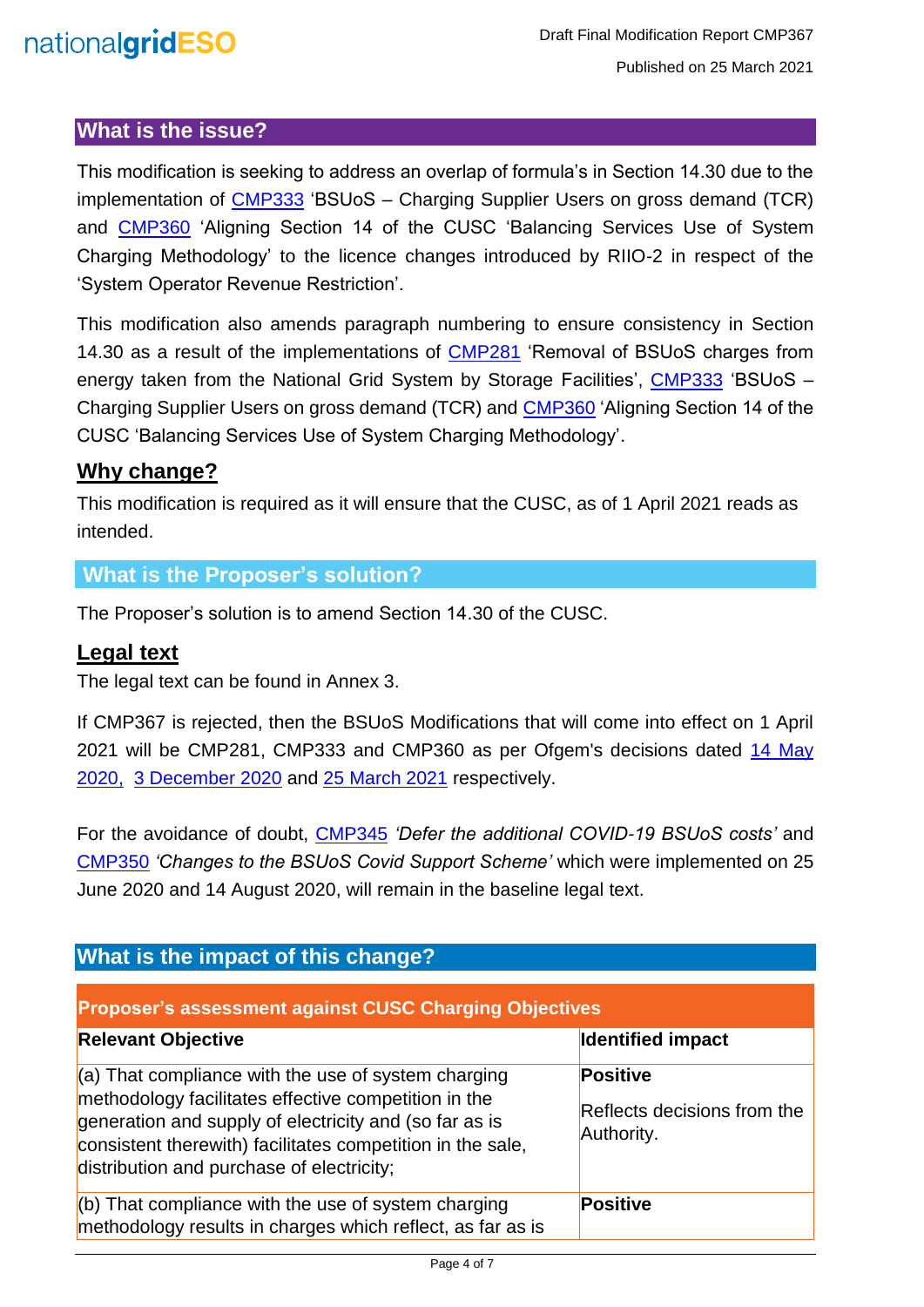| reasonably practicable, the costs (excluding any payments<br>between transmission licensees which are made under and<br>accordance with the STC) incurred by transmission<br>licensees in their transmission businesses and which are<br>compatible with standard licence condition C26<br>requirements of a connect and manage connection); | Reflects decisions from the<br>Authority.                    |
|----------------------------------------------------------------------------------------------------------------------------------------------------------------------------------------------------------------------------------------------------------------------------------------------------------------------------------------------|--------------------------------------------------------------|
| $ $ (c) That, so far as is consistent with sub-paragraphs (a) and<br>(b), the use of system charging methodology, as far as is<br>reasonably practicable, properly takes account of the<br>developments in transmission licensees' transmission<br>businesses;                                                                               | Neutral                                                      |
| $(d)$ Compliance with the Electricity Regulation and any<br>relevant legally binding decision of the European<br>Commission and/or the Agency *; and                                                                                                                                                                                         | Neutral                                                      |
| $(e)$ Promoting efficiency in the implementation and<br>administration of the system charging methodology.                                                                                                                                                                                                                                   | <b>Positive</b><br>Reflects decisions from the<br>Authority. |
| *Objective (d) refers specifically to European Regulation 2009/714/EC. Reference to the                                                                                                                                                                                                                                                      |                                                              |

Agency is to the Agency for the Cooperation of Energy Regulators (ACER).

### <span id="page-4-0"></span>**Proposer's assessment of the impact of the modification on the stakeholder / consumer benefit categories**

| Stakeholder / consumer<br><b>benefit categories</b> | <b>Identified impact</b> |  |  |
|-----------------------------------------------------|--------------------------|--|--|
| Improved safety and reliability<br>of the system    | <b>Neutral</b>           |  |  |
| Lower bills than would<br>otherwise be the case     | <b>Neutral</b>           |  |  |
| Benefits for society as a whole                     | Neutral                  |  |  |
| <b>Reduced environmental</b><br>damage              | <b>Neutral</b>           |  |  |
| Improved quality of service                         | <b>Neutral</b>           |  |  |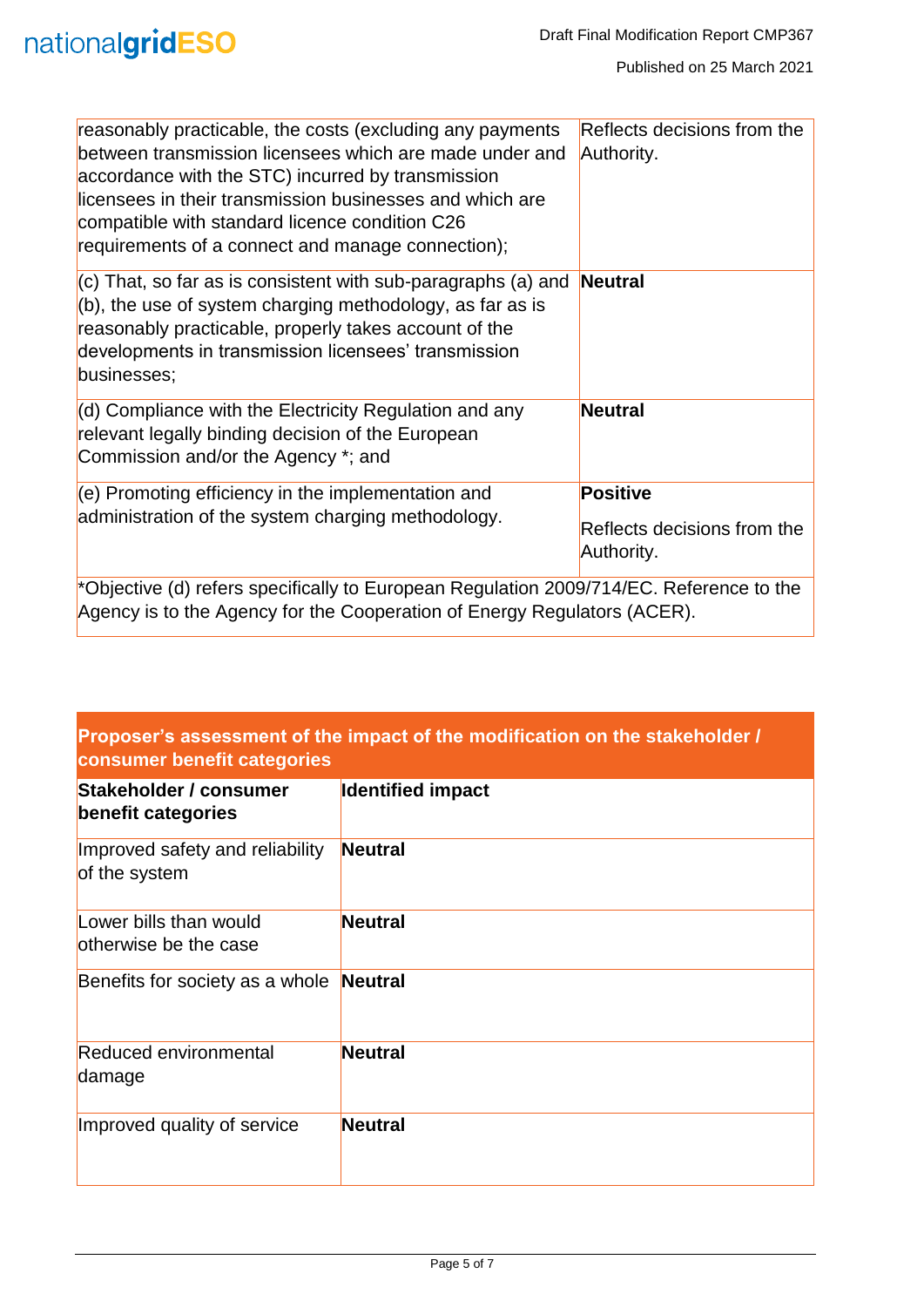

# <span id="page-5-0"></span>**Code Administrator Consultation Summary**

The Code Administrator Consultation was issued on the 23 March 2021 and closed on 25 March 2021 with 2 responses received. A summary of the responses can be found in the table below, and the full responses can be found in Annex 4.

| <b>Code Administrator Consultation summary</b>                                          |                                                                                                                                                                                                                                                                          |  |
|-----------------------------------------------------------------------------------------|--------------------------------------------------------------------------------------------------------------------------------------------------------------------------------------------------------------------------------------------------------------------------|--|
| Question                                                                                |                                                                                                                                                                                                                                                                          |  |
| Do you believe that the CMP367<br>better facilitates the Applicable CUSC<br>Objectives? | 1 respondent agreed that CMP367 better<br>facilitated applicable objective e only, and not a<br>& b as it in itself does not implement the change<br>that has already been approved by the Authority.<br>1 respondent agreed that CMP367 better<br>facilitated a, b & e. |  |
| Do you support the proposed<br>implementation approach?                                 | Both respondents supported the implementation<br>approach.                                                                                                                                                                                                               |  |
| Do you have any other comments?                                                         | 1 respondent stated that the proposal was<br>required to rectify unintended misalignments of<br>certain BSUoS calculations and amend<br>paragraph numbering.                                                                                                             |  |
| Legal text issues raised in the consultation                                            |                                                                                                                                                                                                                                                                          |  |
| No legal text issues raised                                                             |                                                                                                                                                                                                                                                                          |  |

#### <span id="page-5-1"></span>**Panel recommendation vote**

The Panel will meet on the 26 March 2021 to carry out their recommendation vote.

#### <span id="page-5-2"></span>**When will this change take place?**

#### <span id="page-5-3"></span>**Implementation date**

This modification will require an implementation date of 1 April 2021.

#### <span id="page-5-4"></span>**Date decision required by**

A decision is required by 30 March 2021, as implementation is required by 1 April 2021.

#### <span id="page-5-5"></span>**Implementation approach**

N/A

#### <span id="page-5-6"></span>**Proposer's justification for governance route**

Governance route: Urgent modification to proceed under a timetable agreed by the Authority (with an Authority decision)

This modification should be treated as urgent as it links to an imminent issue that if isn't addressed will cause a party to be in breach of any relevant legal requirements. (Ofgem